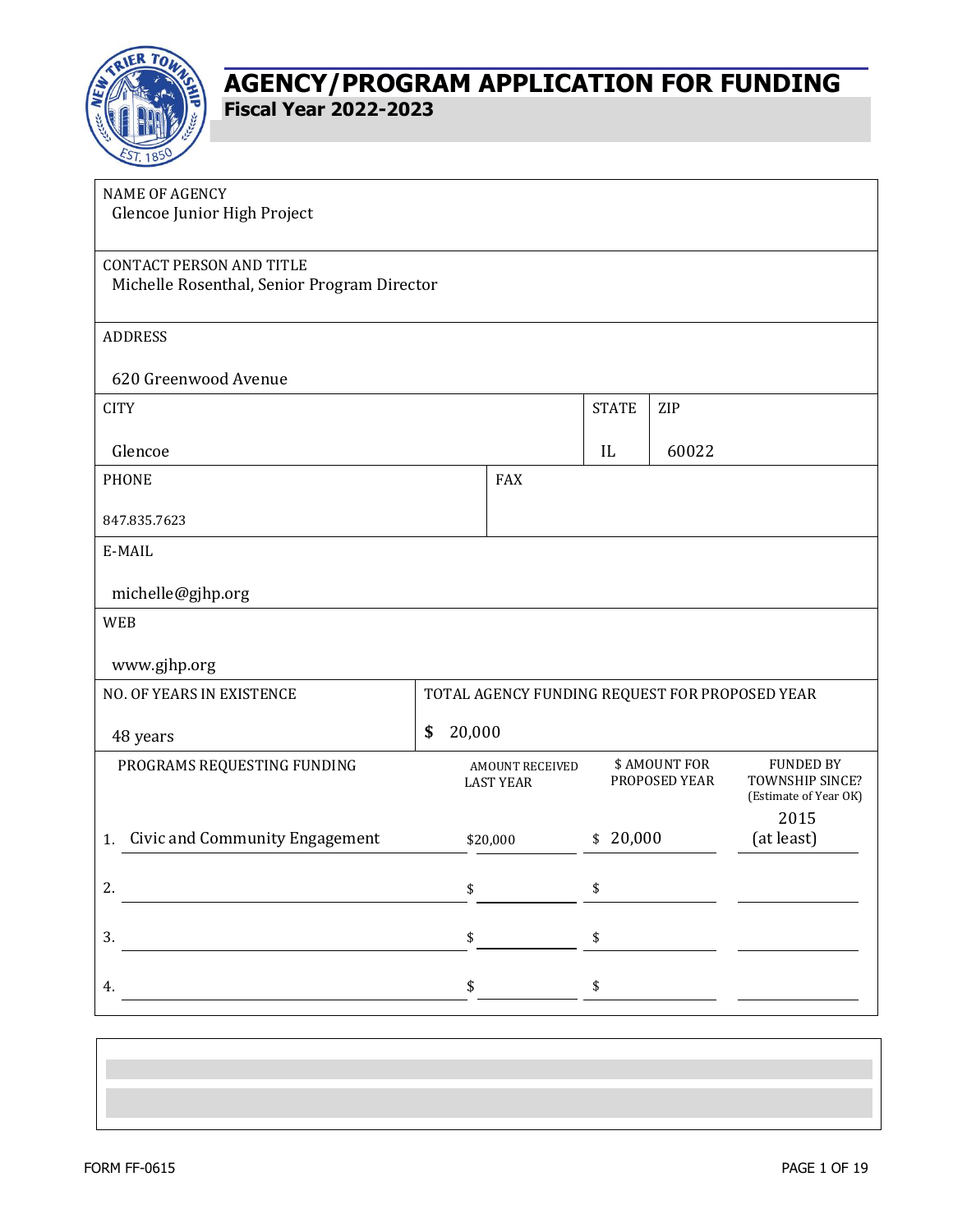

### **Eligibility Criteria For Funding**

New Trier Township General Statement of Policy:

- **Each agency/program requesting funding from the Township will be referred to either the Agency Oversight Committee, the Mental Health Committee, or the Money Follows the Person Committee of the Township. Those committees will make funding and agency/program recommendations to the New Trier Township Board of Trustees. You will be notified of their final decisions sometime in the spring.**
- Agencies considered for funding should have been in existence for one year after receiving their not-for profit status from the State of Illinois and have been providing services to the community during that time.
- No agency with the ability to tax or conduct referendums will receive Township funding.

In order to be eligible for funding an agency must meet the following minimum requirements:

- **Area Served -** While an agency may serve areas other than New Trier Township, its programs must serve residents of New Trier Township.
- **Proportion of Township Residents Served-** For agencies serving more than New Trier Township, the amount of funding requested shall take into consideration the proportion of the agency's service rendered to residents of New Trier Township.
- **Non-Profit -** Funded agencies must be 501 (c) (3) not-for-profits.
- **Needs-** The need for the service must be demonstrated.
- **Standards -** An agency requesting funding must have at least one full-time paid staff person, or its equivalent; the credentials of the applicant's staff shall meet professional standards, commensurate with the responsibilities involved.
- **Employment Practices -** The agency must be an equal opportunity employer.
- **Articles of Incorporation -** Submit a copy, as amended, if changed in the last 12 months.
- **Bylaws -** Submit a copy, as amended, if changed in the last 12 months.
- **Use of Funds -** Funds must be used as specified in the grant application and as approved by the Township. Changes must be cleared with the Township.
- **Accessibility -** *All services must be available to clients with disabilities and the agency must be able to deliver services from a site that is ADA accessible. If not, please explain.*
- **Accountability -** The agency shall maintain communication with the assigned advisory committee liaison, who must be allowed to attend board meetings upon request. The agency may dismiss the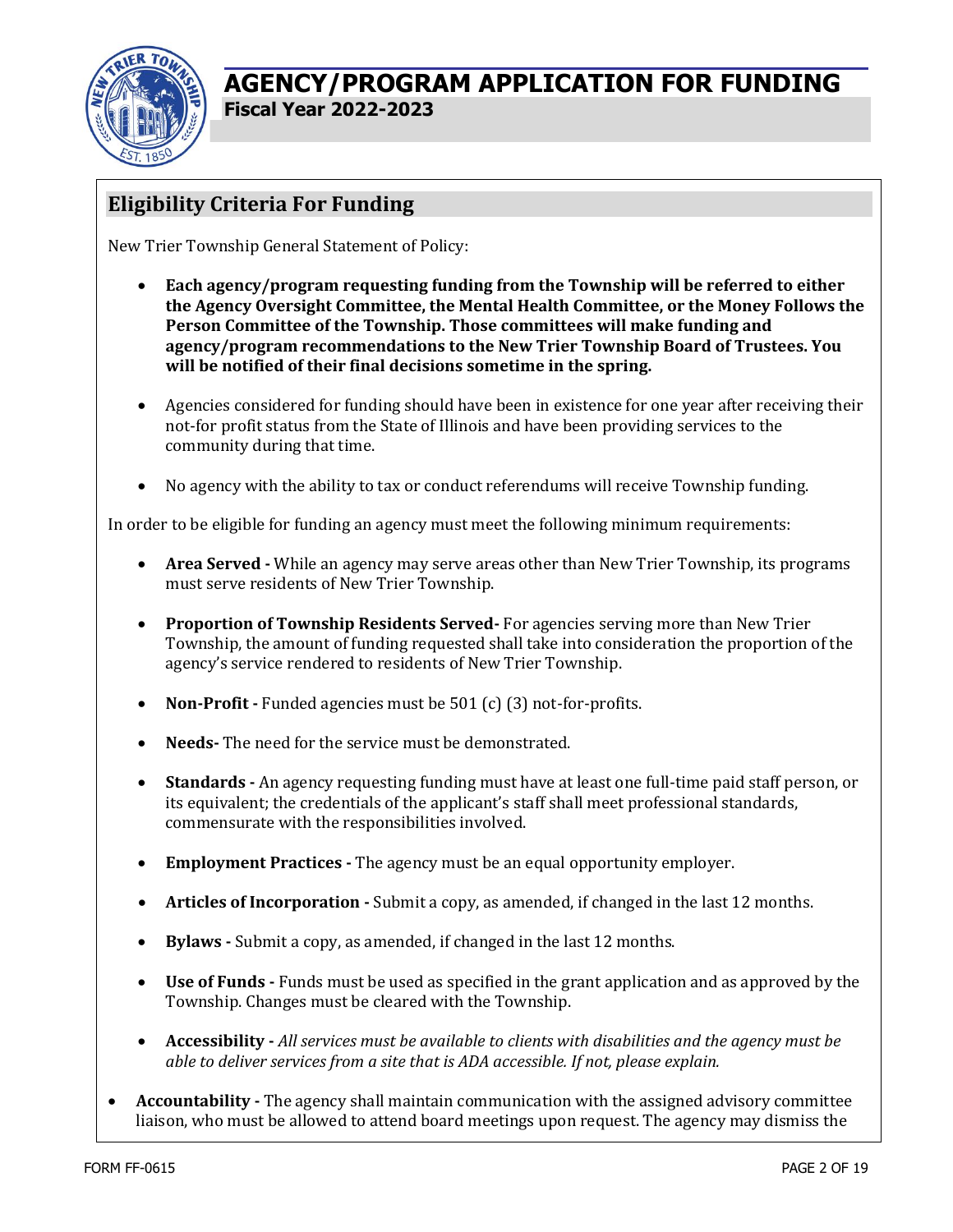

person from a board meeting if they convene into Executive Session. The agency shall provide meeting minutes to the liaison upon request

- **Financial -** *All agencies with budgets of greater than \$300,000 must have an annual audit performed by an independent CPA. Those agencies with a budget of \$300,000 or less must submit to the Township a copy of form AG990 that is sent to the Attorney General's Office. The Township reserves the right to request an audit be performed for agencies with budgets of \$300,000 or less.*
- **Absence of Conflicts of Interest –** The agency certifies, to the best of its knowledge, information, and belief, that it has no current relationship or involvement with any New Trier Township Trustee, Employee, or Committee Member which the Agency reasonably believes could either favorably or unfavorably influence the Township's possible grant of the Agency's funding request.

**YES. X NO\_\_\_\_\_\_ - If no, please explain.**

### **Other Certification Issues**

Please mark yes, no, or other as appropriate next to each statement. If no, or other, please explain. Supporting documents may be requested at a future date and must be supplied upon request.

YES NO OTHER (PLEASE EXPLAIN)

| X |  | Agency maintains a personnel policy manual                                                              |
|---|--|---------------------------------------------------------------------------------------------------------|
| X |  | Agency has a non-discrimination policy                                                                  |
| X |  | Agency has a sexual harassment policy                                                                   |
| X |  | Agency has a grievance procedure                                                                        |
| X |  | Agency has a Strategic Plan<br>Covers years 2016-2020, A Covid Interim Plan 2020-22, In Process 2022-26 |
| X |  | Agency produces an Annual Report<br>Most recent report covers period _7/1/2019-6/30/2020                |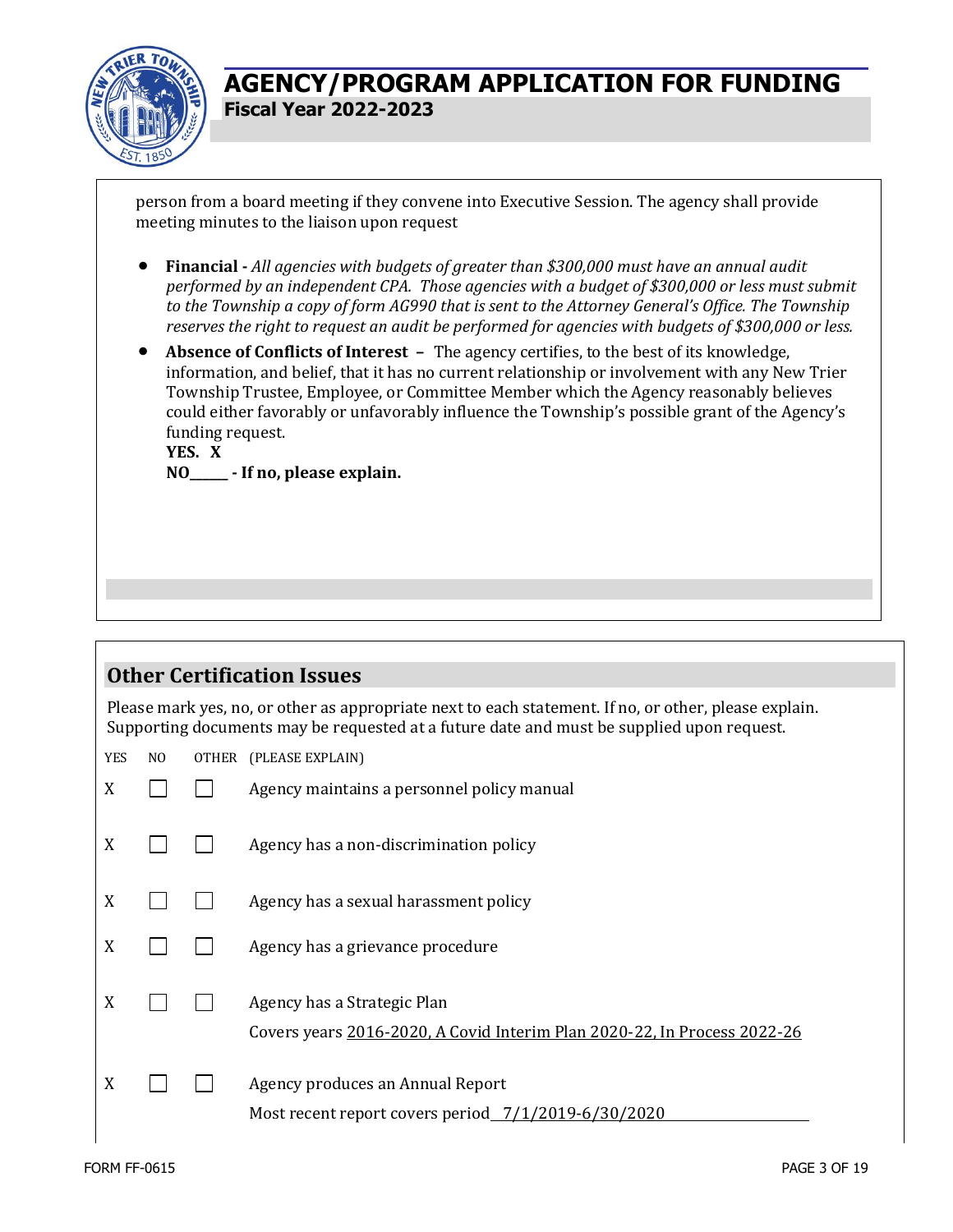

| X          |                | Agency has an effective fiscal management system in place and has disclosed any and all<br>Conflicts of Interest as described in the Eligibility Criteria for Funding. |
|------------|----------------|------------------------------------------------------------------------------------------------------------------------------------------------------------------------|
| X          |                | Audit or AG990 completed and copy provided to the Township for most recent fiscal year                                                                                 |
| X          |                | Agency maintains general liability insurance coverage and names New Trier Township as<br>additional insurer                                                            |
|            |                | Amount of coverage \$1,000,000                                                                                                                                         |
|            |                | Name of insurer Great American Insurance Co & Amtrust NA                                                                                                               |
|            |                | Effective dates of coverage <u>July 1, 2021-June 30, 2022</u>                                                                                                          |
| X<br>X     |                | Agency pays all state and federal payroll taxes<br>Agency has a conflict of interest policy.                                                                           |
|            |                |                                                                                                                                                                        |
| <b>YES</b> | N <sub>0</sub> | OTHER (PLEASE EXPLAIN)                                                                                                                                                 |
| X          |                | Agency has by-laws in place                                                                                                                                            |
|            |                | Date last amended/accepted November 2019                                                                                                                               |
|            | X              | Agency is accredited by recognized accreditation organization (where appropriate)                                                                                      |
|            |                |                                                                                                                                                                        |
|            |                |                                                                                                                                                                        |
| X          |                | Agency's board serves without compensation                                                                                                                             |
|            |                | Number of board members 25                                                                                                                                             |
|            |                | Number of Board vacancies 0                                                                                                                                            |
|            |                | List board sub-committees Civic Engagement, Community Events, Performing Arts and<br><b>Fundraising</b>                                                                |
|            |                | Schedule of board meetings Monthly: 9/3/21, 10/1/21, 11/5/21, 12/3/21, 1/7/22,<br>$2/4/22$ , $3/4/22$ , $4/8/22$ , $5/6/22$ , $6/3/22$ and reconvenes $9/2/22$         |
| X          |                | Agency has Auxiliary or other Advisory/Governing Board. If so, please explain:                                                                                         |
|            |                | Advisory Booard consists of former board members, excecutive committee members<br>and prior years co president.                                                        |
| X          |                | Agency provides staff with opportunities for training and personal development                                                                                         |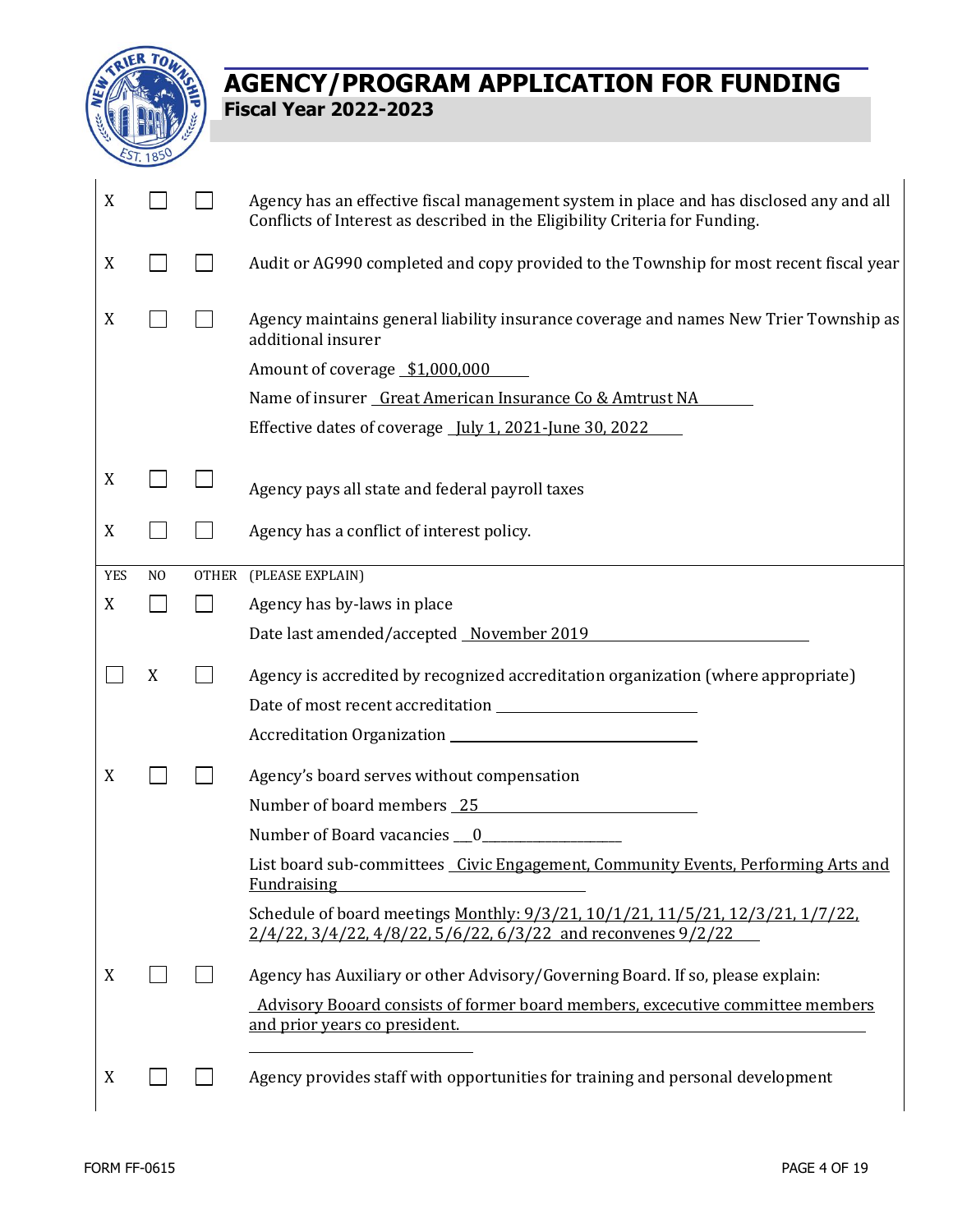|                                                                                                                                                                                                                                                                                                                                                                                                                                                       | <b>AGENCY/PROGRAM APPLICATION FOR FUNDING</b><br><b>Fiscal Year 2022-2023</b>                                                                                                                            |  |  |  |  |
|-------------------------------------------------------------------------------------------------------------------------------------------------------------------------------------------------------------------------------------------------------------------------------------------------------------------------------------------------------------------------------------------------------------------------------------------------------|----------------------------------------------------------------------------------------------------------------------------------------------------------------------------------------------------------|--|--|--|--|
| X                                                                                                                                                                                                                                                                                                                                                                                                                                                     | Agency has filed its annual report with the Illinois Attorney General<br># IL No: IL027610<br>Agency has filed its annual report with the Illinois Secretary of State<br># Registration Number: 01007807 |  |  |  |  |
| We certify that we meet all the eligibility criteria for funding and that the information contained in this<br>application is true and correct to the best of our knowledge and agree to comply with all requirements of the<br>program and funder if we are awarded and accept funding. Furthermore, our Board has been advised of the<br>Eligibility Criteria and approved our signing of this document.<br>Agency Director Name Michelle Rosenthal |                                                                                                                                                                                                          |  |  |  |  |
| Signature                                                                                                                                                                                                                                                                                                                                                                                                                                             | Date: 9/9/2021                                                                                                                                                                                           |  |  |  |  |
| Board President Name Shelley Pantellic                                                                                                                                                                                                                                                                                                                                                                                                                |                                                                                                                                                                                                          |  |  |  |  |
| Signature                                                                                                                                                                                                                                                                                                                                                                                                                                             | Date:                                                                                                                                                                                                    |  |  |  |  |
|                                                                                                                                                                                                                                                                                                                                                                                                                                                       |                                                                                                                                                                                                          |  |  |  |  |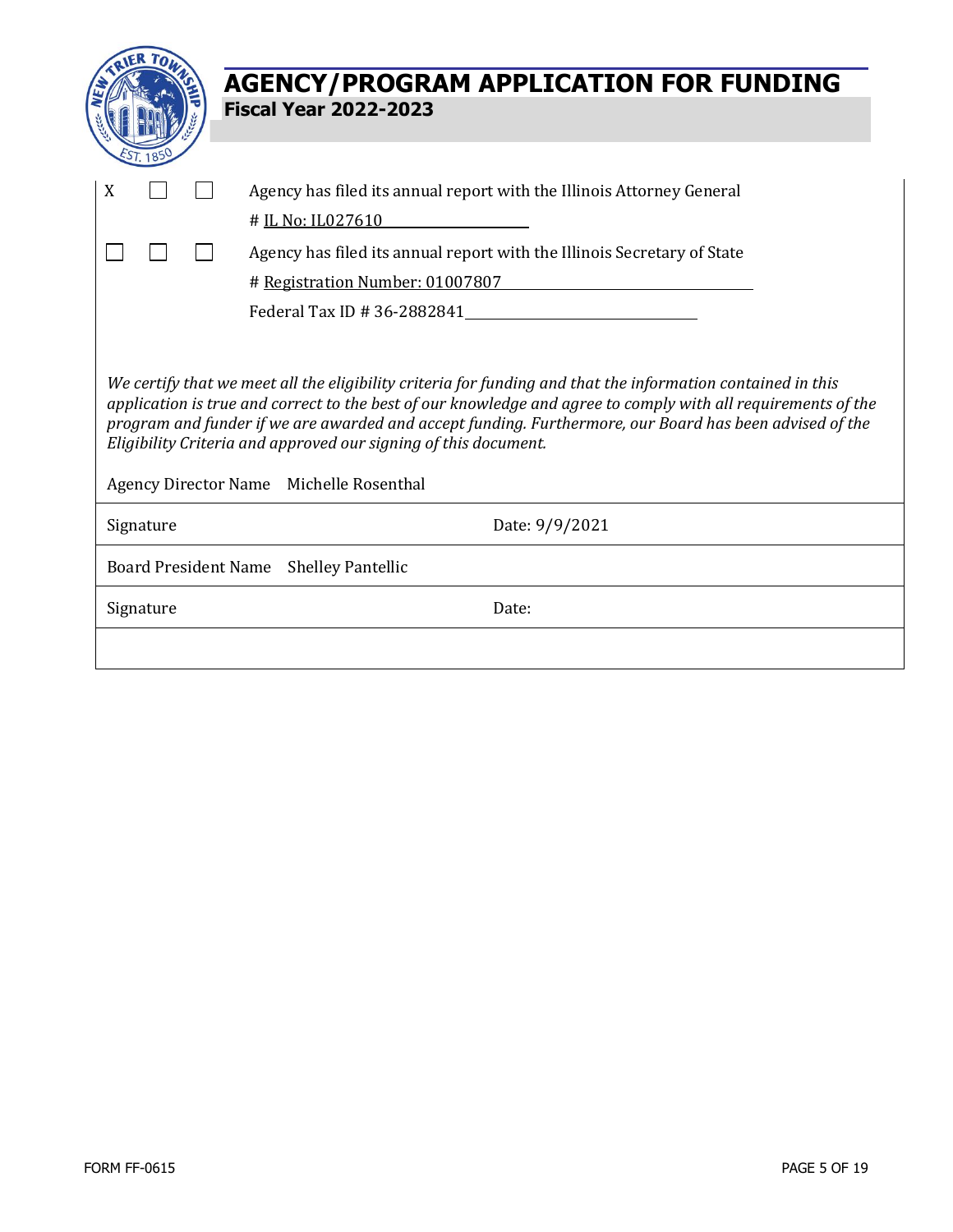

### **Organizational Profile**

- (A) The Organizational Profile is part of the New Trier Township Application For Funding; and (B) It is the Agency's responsibility to keep the Organizational Profile information current each year and provide New Trier Township with further information on an ongoing basis if there are any significant changes, such as to the mission, organization, board requirements, and/or other changes.
- (B) Briefly summarize the agency's mission, history, services, and organizational structure. Have these changed significantly over the lifespan of the organization? (Please attach a current organizational chart, if available.)

**Mission:** The Glencoe Junior High Project's mission is to provide opportunities for Glencoe middle school students to engage with the community for the purpose of fostering socially aware, civic-minded and community-oriented individuals.

**History:** Operating for more than 48 years, the Glencoe Junior High Project (GJHP) was developed in 1973 by parents and business leaders to create positive youth models and address concerns over local vandalism. The purpose of the organization was to reengage middle school-age students back into the Glencoe community in productive ways by providing them with opportunities for work and professional growth. This was accomplished through the formation of an umbrella organization that coordinated four separate, yet jointly-governed programs: (1) the Communications Group, (2) the Business Understanding Group, (3) the Summer Work Corp, and GJHP's predecessor, the "Junior High Club". Over the past 48 years GJHP's mission and programming has evolved to meet the dynamic needs of Glencoe students in grades 5-8, but has also expanded its reach to encompass children at all educational levels, age K-12, as well as other members of the community and broader district. Led by a volunteer parent board, GJHP has striven to foster socially aware, civic-minded, and community-oriented individuals.

### **Services:**

The GJHP provides experiences and opportunities for Glencoe middle school students and the broader community to engage with one another in the areas of service, social events and the performing arts. GJHP's objective is to foster socially aware, civic-minded and community-oriented individuals.

**Organizational Structure**: GJHP has adapted over the years to meet the changing needs of Glencoe's middle school students, their parents, and the community at large. The current organizational structure is reflected below: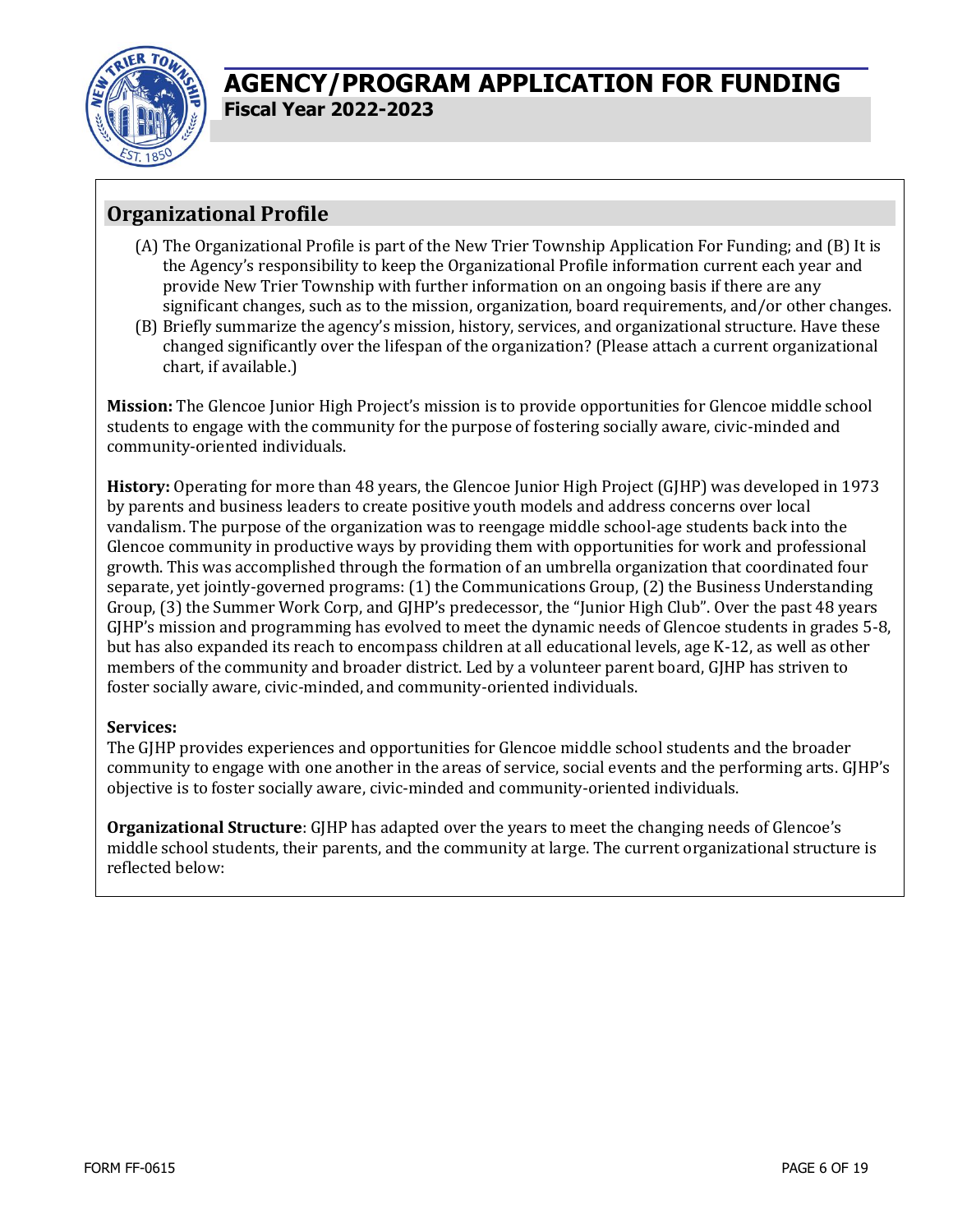



(1) Briefly summarize the role of the board and the requirements for serving on it. What role does the board play in the administration and operation of your organization and what is the desired size of a full and active board?

All Board members serve on a volunteer basis and are responsible for the following:

- To make a personal financial contribution to the organization.
- To remain informed and informing others on GJHP's mission, services, policies, and programs.
- To serve on committees or task forces.
- To attend regular board meetings, with no more than two (2) excused absences.
- To serve as a chaperone for a minimum of three (3) social events per calendar year.
- To serve as a driver and/or chaperone for at least three (3) civic engagement events.
- To follow conflict-of-interest and confidentiality policies.
- To assist the board with carrying out its fiduciary responsibilities.
- To suggest possible nominees to the board.
- To participate in the Patron Letter signing and mailing campaign.
- To sell a minimum of three advertisements for the Ad book, NOT including personal Tribute ads.
- To attend and/or support additional fundraisers as determined by the Executive Committee.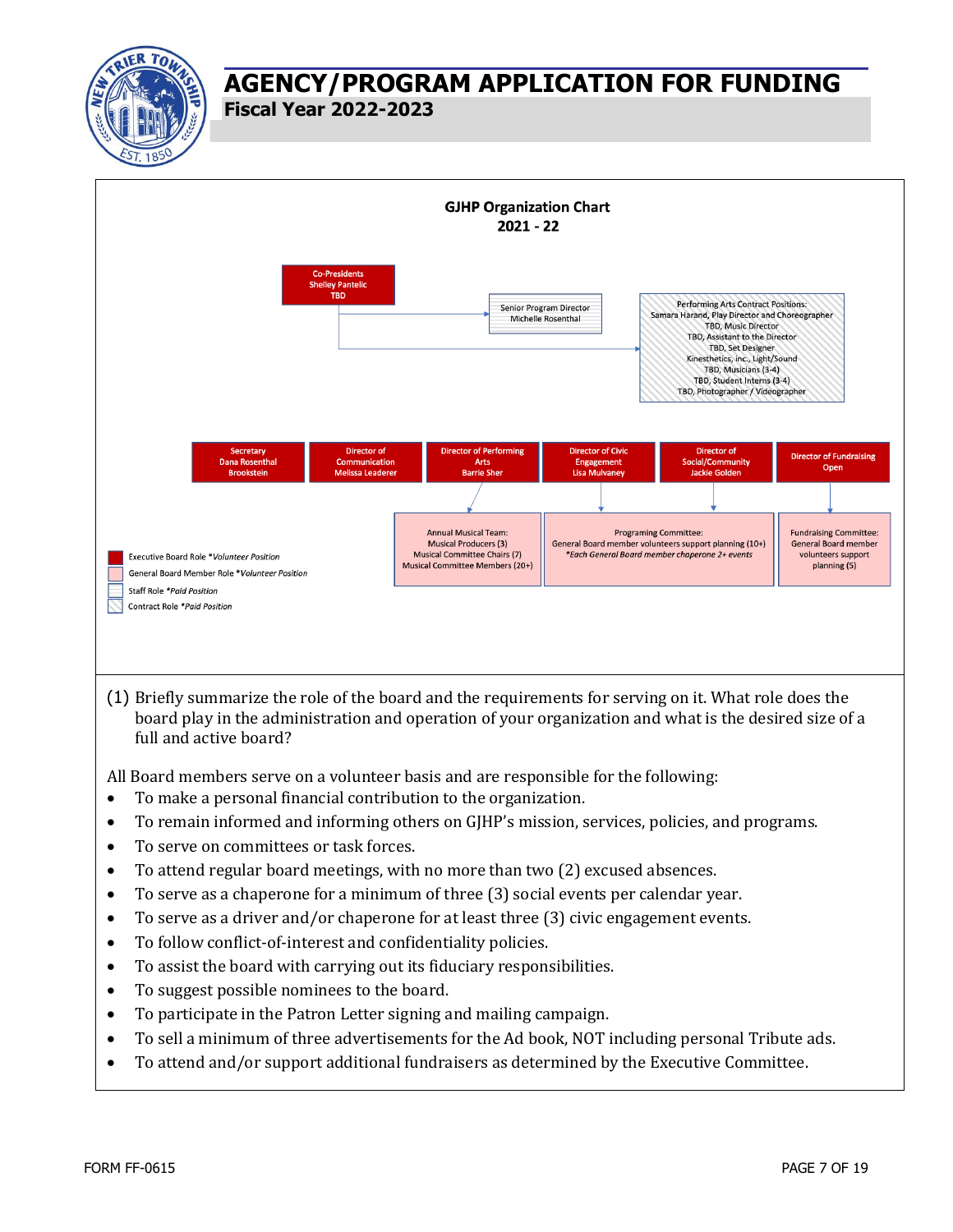

According to the GJHP bylaws, the optimum number of board members is between 20-30. Board members serve in one of three capacities: *Executive Committee, General Board, Advisory Board*

- 1. **Executive Committee**. Comprised of 9 members, the Executive Committee oversees the execution of GJHP's mission including fiscal management, supervision of a Senior Program Director, an allcontracted staff in the performing arts, and oversight and management of GJHP's areas of programming in the areas of Service, Civic and Community Events and Programming Arts. Executive Committee members are responsible for attending one Executive Committee and General Board meeting each month, as well as facilitate and support their area of the organization as outlined in the bylaws and Board Organization Chart. Executive Committee members are responsible for reviewing and implementing community feedback, leading committees, and creating and executing new programs in accordance with the board's support.
- 2. **General Board** GJHP's General Board serve on the committees that provide operational support and help run individual events and activities sponsored by GJHP. Comprised of 25 members, General Board members are responsible for regular attendance at monthly board meetings and committee meetings, raising additional funds for the GJHP via community outreach, ad book sales (from GJHP play) and personal donations. Additionally, each board member is required to plan and participate in at least four GJHP sponsored events.

In addition to our Executive Committee and General Board, we have an Advisory Board, comprised of past presidents and past Executive Committee members, with whom we occasionally confer.

### **Agency/Program Funding Request Information**

### **PROGRAM DESCRIPTION**

(1) Describe the services provided by this program, eligibility requirements, and the target population.

#### **GJHP Services/ Program Descriptions**

GJHP serves its mission of providing opportunities to middle school-age students, grades 5-8, by providing activities and events in the areas of Civic and Community Engagement and the Performing Arts.

#### Civic Engagement and Community Programming

Civic Engagement/ Service: The GJHP Civic Engagement Program offers Glencoe middle school students' opportunities to volunteer in their immediate community, as well as the Greater Chicagoland area for the purpose of fostering socially aware, civic-minded and community-oriented individuals. Targeting the three social issues of food insecurity, socioeconomic disparity and generational division, GJHP's Civic Engagement programing offers Glencoe middle school students the opportunity to work in a volunteer capacity with individuals of varying ages, abilities, backgrounds and socioeconomic privilege, to build social awareness, empowerment and leadership. Organizations and programs include but are not limited to Uptown Café, A Just Harvest, New Trier Township Food Pantry, Connections to the Homeless, GYS S.N.A.P. Dinners, Glencoe Community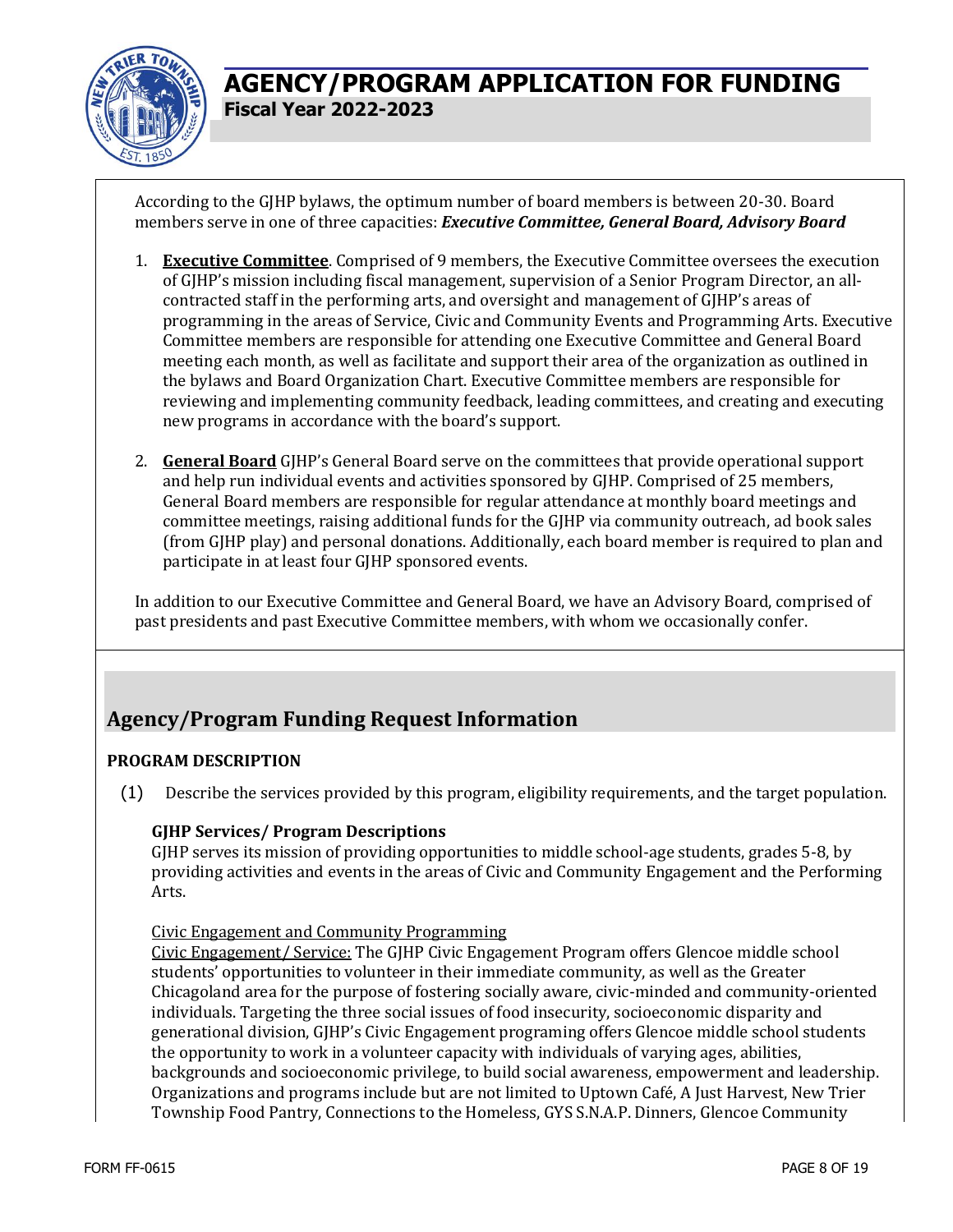

Garden, Cradles to Crayons, Project Linus, Bernie's Book Bank, Book Buddies, and the Legacy Project, a collaboration with FSG.

Social/Community Events: GJHP plans and sponsors a variety of social events for Glencoe middle school students to build community. GJHP promotes a myriad of face-to face events that build school community ranging from group fun runs, to social gatherings.

Performing Arts: GJHP Performing Arts Program are structured to be self-funded. GJHP no-cut theatrical productions are performed for the local school and village community, but also extend to additional schools, organizations, and neighboring communities.

### **Eligibility Requirements & Target Population:**

GJHP's targeted population is middle school-aged students who reside in Glencoe. It is important to note however, that GJHP's activities and events are accessible to all middle school students in the greater community as well as other age groups, due to the fact that much of GJHP's programming centers on community outreach and engagement. (For example, the Book Buddies program pairs students grades 5-8 with reading-age children grades K-2 and is supervised by students grades 9-12, the Legacy Project pairs students grades 5-8 with community elders and our S.N.A.P. Dinners pairs students grades 5-8 with specially-abled adults.)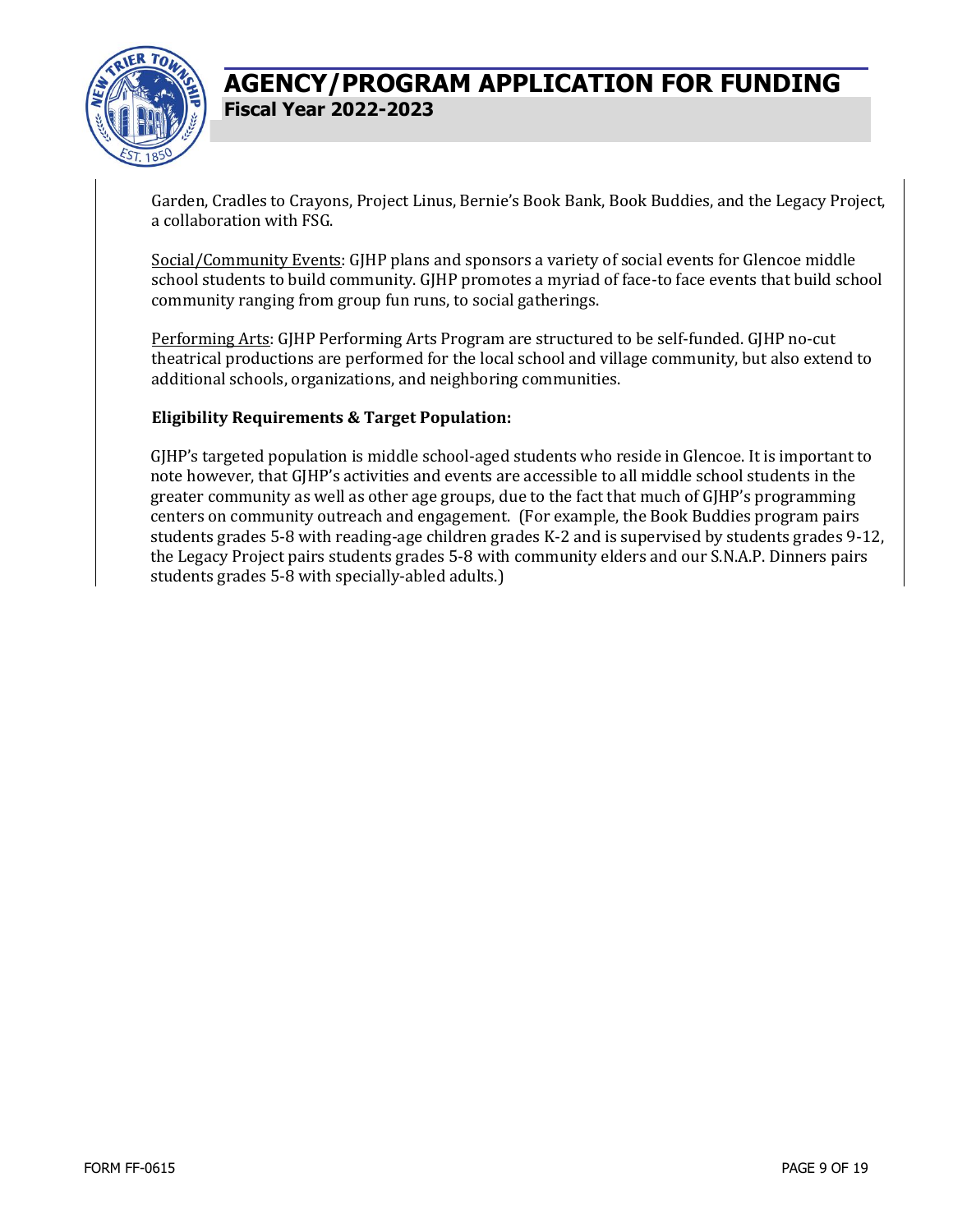

(2) How does this program fit in with one or more of the priorities identified by New Trier Township in its strategic plan? Please explain.

The GJHP program mission aligns with New Trier Township's Strategic Plan of 2030 in the following ways:

Similar to New Trier Township's mission "to prepare our students and our school to make an impact in the world over the next decade and beyond," (New Trier Township website, September 2020), GJHP's objectives are also intended to position Glencoe middle school students' as more socially aware, civic-minded and community-oriented individuals by giving them opportunities to volunteer in their immediate community, as well as the Greater Chicagoland area.

As it applies to the "six frameworks" identified in New Trier's 2030 Strategic Plan, GJHP's mission aligns well with Frameworks 1, 2, 4 and 5 as follows:

Framework 1: Intellectual Engagement, Growth and Readiness. / Framework 2: Student Personal Growth, Engagement, and Well-Being

Specifically, GJHP fosters "intellectual engagement, growth and readiness," as well as "student personal growth, engagement and well-being," by offering students first-hand experiences to learn about and work within our community and township, whether at the Glencoe Community Gardens, the New Trier Food Pantry or even at A Just Harvest in Evanston. Perhaps most critical to children's intellectual engagement and growth however, is the reflection piece that students engage in following each visit, where we help guide students' reflections to inspire them towards compassion and humanity. This mission is at the very core of GJHP and drives the spirit of our program directors, board members and community supporters.

#### Framework 4: Leadership Throughout the School

Supporting Framework 4, the GJHP also aims to support leadership throughout Glencoe middle school. One way GJHP does this, is by offering students opportunities to engage in leadership positions on Student Advisory Board, a volunteer board of students tasked with the selection of service initiatives, as well as spear-heading donation drives.

#### Framework 5: Community Engagement Partnerships and Governance

Fostering community engagement and partnerships within the district is a core tenant of GJHP's mission as an organization. Many of our Civic Engagement programs, Social Activities, and Events involve collaborations with other GJHP partners including Glencoe Park District (GPD), Glencoe Youth Service (GYS), Family Services of Glencoe (FSG) Glencoe's PTO and District 35. We are working to expand these partnerships through new collaborations with Winnetka Youth Organization, Women's Library Club, New Trier High School and more.

Please check each priority you feel the program addresses. (Most programs will address only one or two priorities.) See our website at [www.newtriertownship.com](http://www.newtriertownship.com/) for more information.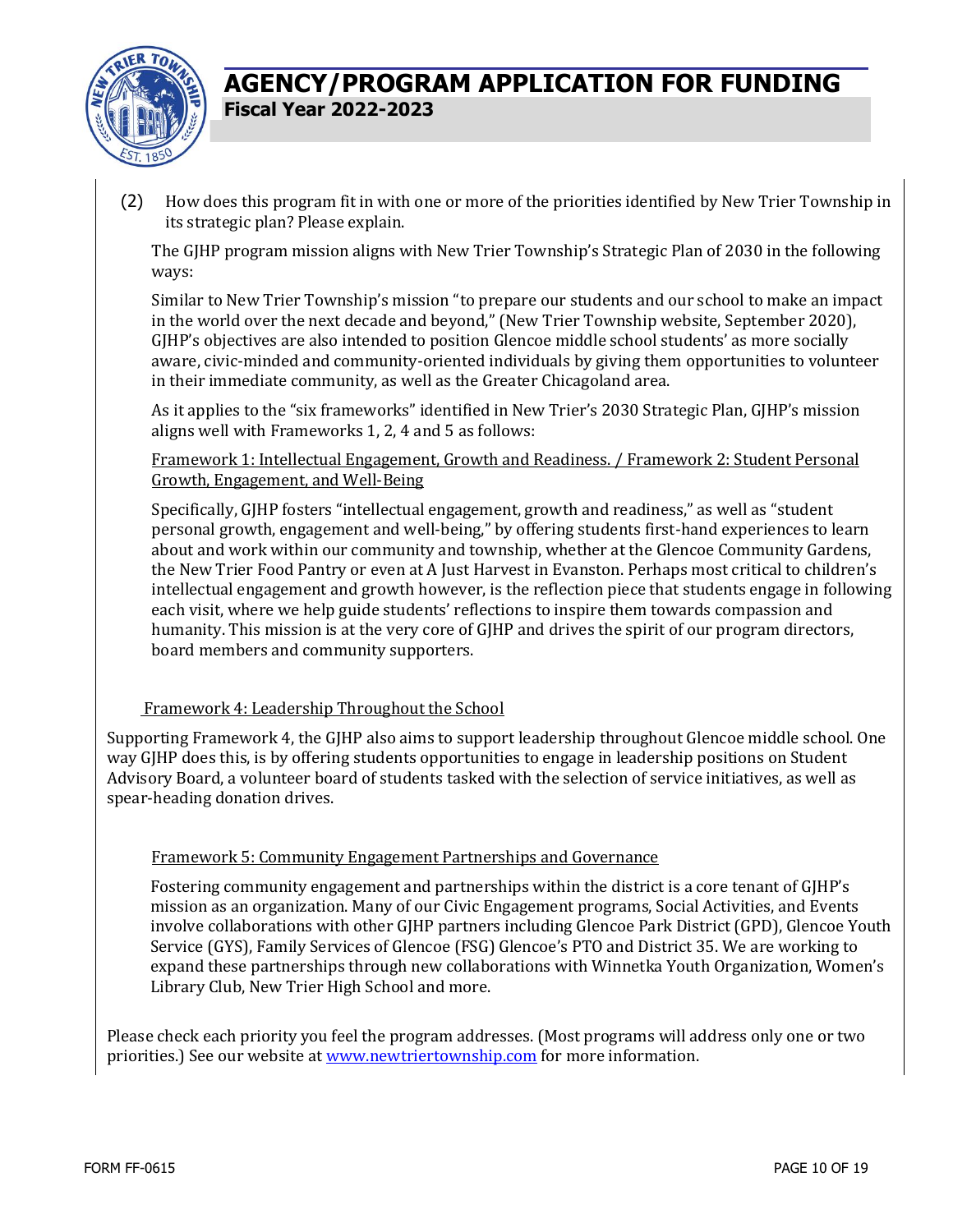

| Aging in Place   | <b>Low Income Families</b> |
|------------------|----------------------------|
| X Youth Services | Persons with Disabilities  |
| <b>Other</b>     |                            |

#### **NEED**

(3) Describe the need and demand for this program in the community and justify that it deserves investment of Township funding. You may include both data and examples of individual clients.

Prior to Covid, GJHP has consistently offered Glencoe middle students and the community opportunities to engage with the community in the areas of service, social events and the performing arts.

In the years 2020-21, we have found a rising need and demand for GJHP programming to combat the isolation spurred by the pandemic. While many local organizations shut down their programs and offerings, the GJHP continued to engage students and the greater community with innovative programming to fill the need for social interaction, mental-wellness and desire to contribute to community. This past year, GJHP created new opportunities for students to engage in safe ways, in alignment with the Glencoe Schools COVID policy where students gathered virtually. Here are a sample of events GJHP hosted in the 2020-21 school year, many of which we will be continuing in the 2021-22 school year.

#### **Book Buddies:**

GJHP doubled the number of participants in our Book Buddies program during the 2020-21 school year. Our traditional Book Buddies program, that had historically been offered in two 10-week sessions (fall and spring) in a face-to-face format, in partnership with the Glencoe Library and Glencoe's lower school, was transitioned to an online format. Book Buddies was conducted remotely, leveraging Zoom breakout rooms, and GJHP engaged New Trier HS students to facilitate these online sessions. GJHP initially conducted a 6-week pilot session, beginning September 2020. Due to the success of the online format, and demand for the program, GJHP continued to run two book buddies sessions per week, through the remainder of the school year. As a result, GJHP ran a total of ten 6 week session, engaging more than 120 participants, nearly double the number of participants from past years.

#### **Drives, Donations and Gratitude Programs:**

GJHP conducted three drives during the 2020-21 school year benefiting NTT Food Pantry, Connections for the Homeless, and Cradles for Crayons. Additionally, GJHP implemented two new campaigns designed to celebrate and thank members of our local community, including village workers, public safety officers and teachers. More than 15 bags of groceries, and over two truck loads containing winter coats, boots, gloves, hats and scarves were donated through the three drives. Finally, dozens of thank you cards were collected and displayed for community "gratitude" campaigns. A link to one of the gratitude montage video's can be viewed at: [TEACHER APPRECIATION](https://www.gjhp.org/teacher-appreciation)  [LINK.](https://www.gjhp.org/teacher-appreciation)

#### **Social & Community Events/ Remote Gatherings:**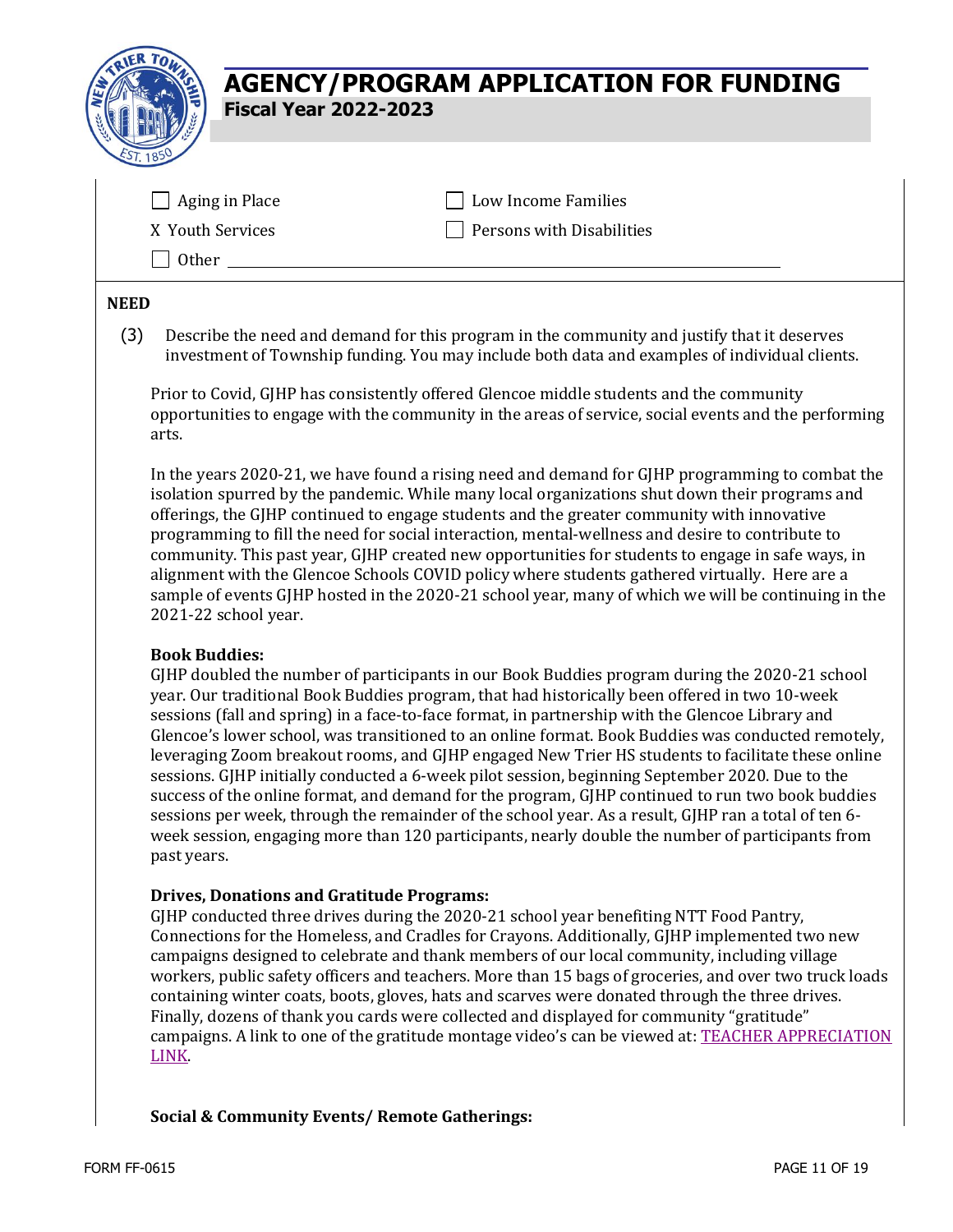

Amidst Covid restrictions, the GJHP continued its programming of Social and Community Activities and Events through alternative channels. Restructuring our face-to-face service trips to online events, our traditional community gatherings were replaced by online and virtual programs including:

- Multiple Cookie Decorating Zoom events, where students received a "cookie decorating kit" containing sugar cookies and individual portioned decorating supplies, then joined a zoom event where kids decorated cookies, socialized and shared their masterpieces.
- Art Zoom events, where students received themed art kits containing all supplies, then attended a Zoom meeting where an instructor facilitated the project while students socialized and shared ideas.
- Halloween Scavenger Hunt, where students followed clues to find items hidden throughout the Village of Glencoe
- Thanksgiving Fun Run, where students, friends and family participated in an outdoor socially distanced fun run.
- Virtual/online (Zoom) cooking classes, and informational Q&A, tours, and social Zoom dropin sessions, scheduled 1-3 times per month to supplement other programs.

So critical were GJHP's programs to the community, that the Superintendent recognized GJHP as one of the only organizations that pivoted during the Covid pandemic to ensure multiple opportunities to engage students continued throughout the schoolyear. Additionally, many parents and families reached out to express their gratitude for GJHP providing opportunities for their kids to connect, socialize and enjoy themselves during a very difficult and stressful time.

(4) Are you able to meet the full demand for this service or is there a waiting list? What new or unmet needs do you see in the community or for the clients served in this program?

We have had waiting lists for some of our programs most notably, Book Buddies. In order to meet this demand, we have started offering more sessions and enlisting high school students to help facilitate these programs. During the 2020-21 school year, we were able to accommodate all interested participants.

We recognize the need to engage a broader audience across the township. To address this need, we are creating opportunities to expand programming. Specifically, we are partnering with youth organizations in Winnetka and Wilmette and planning community events engaging students across the township.

### **CAPACITY**

(5) Demonstrate that the program has the vision, personnel, and skills to successfully carry out the program and achieve its goals, objectives and performance measures. Summarize any major changes in staff or personnel.

Historically, the GJHP has employed two junior program directors who have not always carried the level of experience that was required to effectively engage with partner organizations and create new dynamic opportunities. This year, we made a conscious decision to hire a Senior Program Director, who possesses the experience, skills and competence to build new relationships and create and drive programming which enables our vision and allows us to grow the organization. Michelle Rosenthal, a seasoned educator of over 20 years, with a BS and MS in education, as well as extensive experience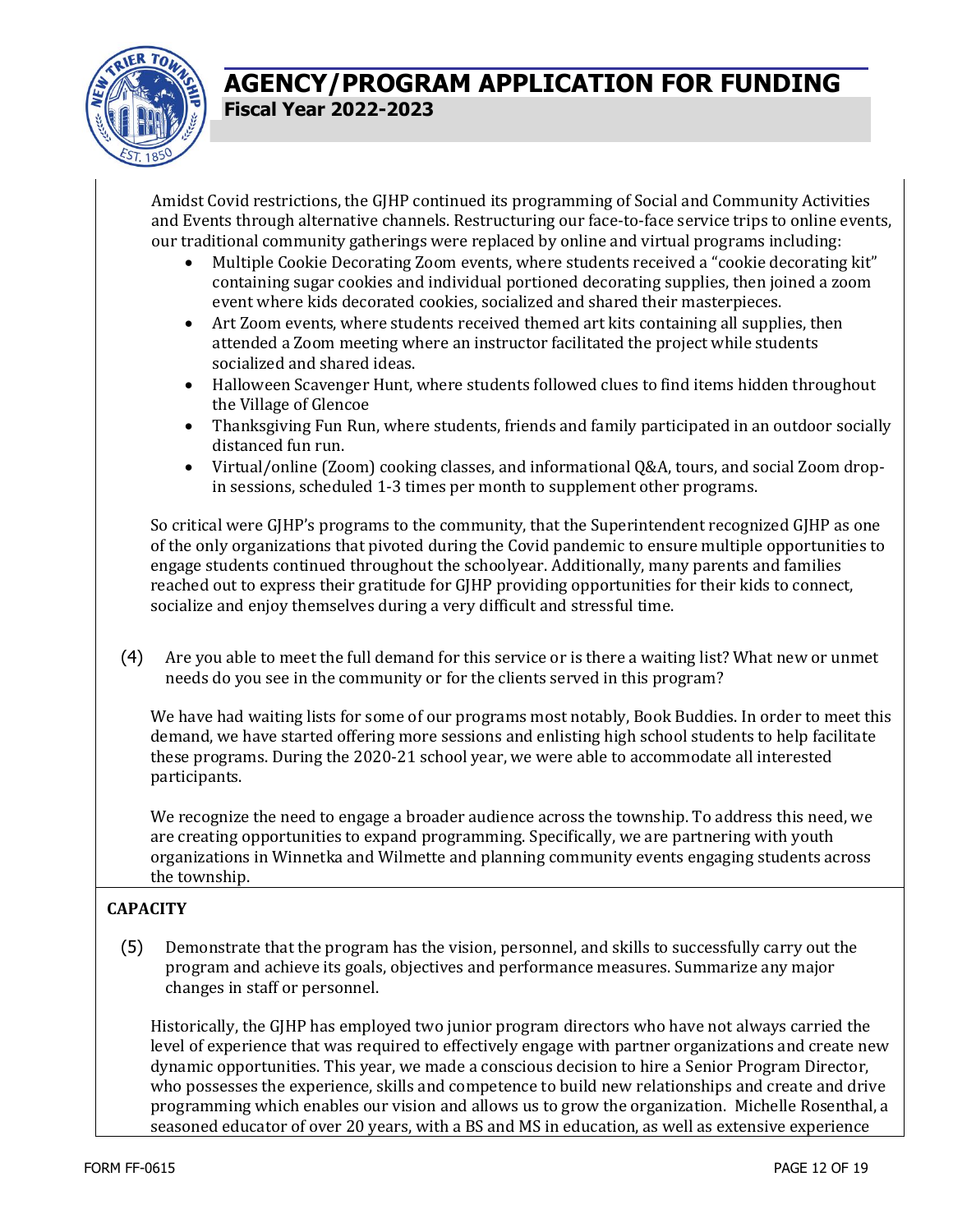

working with non-profits and implementing programming, joined the team in August 2021. Additionally, Michelle partners with a part-time professional communications/marketing contractor, who oversees and implements all GJHP communications, including announcements, newsletters, website, social media and other messaging to students and community. .

### **SERVICE STATISTICS/DEMOGRAPHICS**

(6) Who is being served by this program? Please provide a statistical breakdown of the number of clients served, the total units of service delivered, and costs per unit of service by filling in the chart below. Please state and define your unit of service for this program and why you chose it. To calculate cost per unit of service, divide the total number of units of service into the total budget for the program. (Suggestions for the appropriate unit of service are included in the proposal in the directions. For some programs you may wish to calculate cost per unit of service in more than one manner.)

(6a) Unit of service definition – Staff hours and professional fee hours of service

| PLEASE INDICATE FISCAL<br>YEAR/DATES IN EACH COLUMN | Prior Year 2019 - 2020 | Present Year2020 -<br>2021 | Proposed<br>2021 - 2022<br>Year |
|-----------------------------------------------------|------------------------|----------------------------|---------------------------------|
| Number of persons served<br>(unduplicated count)    | 559                    | 500                        | 600                             |
| Number of units of service                          | 3100                   | 1420                       | 3175                            |
| Cost per unit of service                            | \$46.24                | \$42.10                    | \$39.05                         |

(6b) SERVICE STATISTICS – Please indicate fiscal year dates for each column

### (7) What are the demographics of New Trier clients served in the prior year? (breakdown by community).

GJHP's mission is to serve all Glencoe residents in grades 5-8, regardless of where they attend school as well as the broader community. Some GJHP programs (i.e., Book Buddies) also directly serve elementary age students in Glencoe as well as high school age students in the district. Other programs collaborate with Senior Citizens (Legacy Project and Show on the Road). Another demographic GJHP serves is adult residents with special needs via our SNAP dinners (in collaboration with GYS). In addition to Glencoe residents, GJHP serves other demographics outside of Glencoe via Civic Engagement programs. For example, GJHP Civic Engagement events serve individuals who are served by New Trier Food Pantry, as well as individuals in the greater Chicagoland area who rely on organizations who provide assistance to individuals effected by food insecurity (I.e., A Just Harvest and Uptown Café) and resource insecurity (I.e., Bernie's Book Bank and Cradles to Crayons).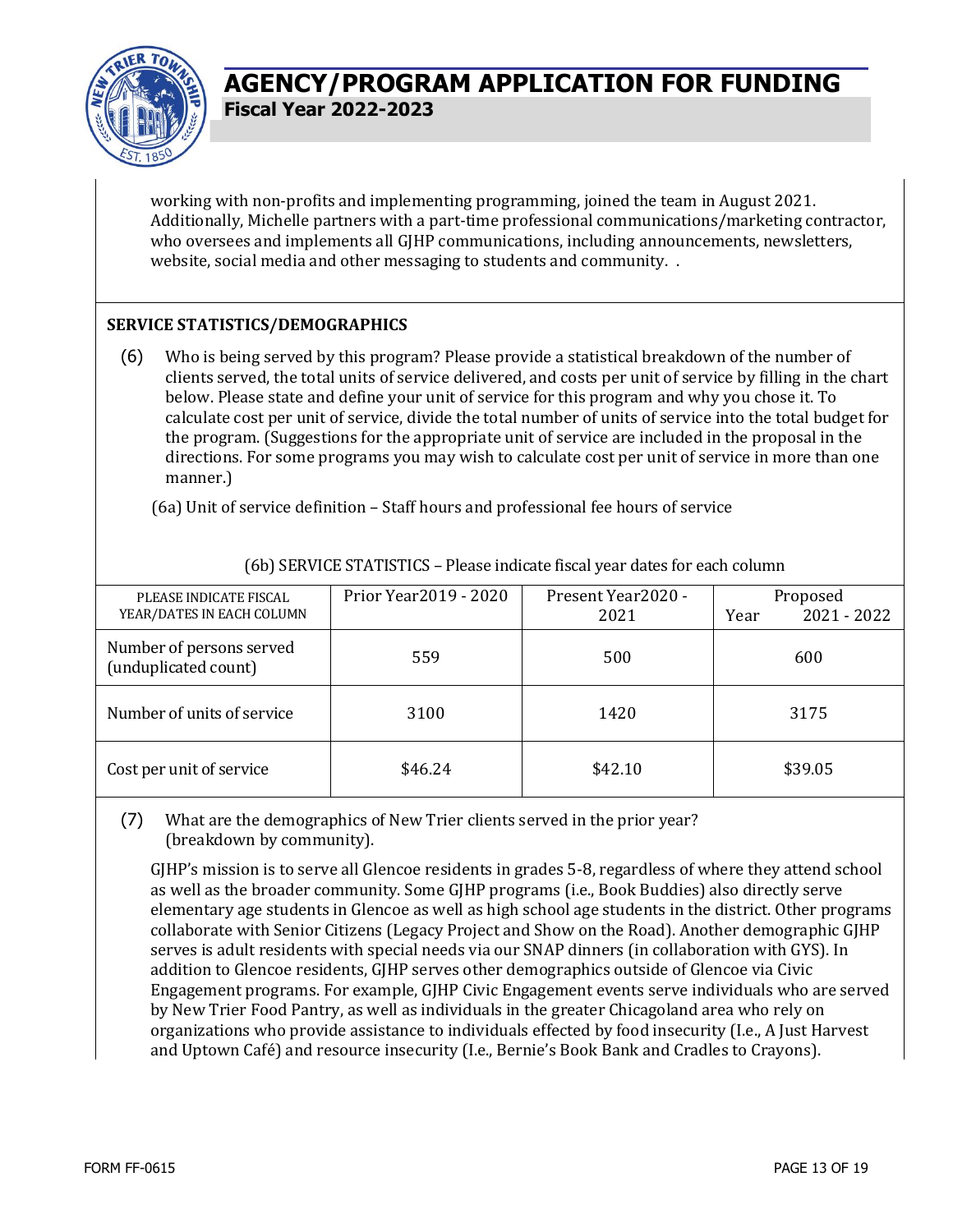

- (8) Total from New Trier Township (unduplicated). See answer (7) above
- (9) New Trier Township clients are what % of total? 100%
- (10) Units of Service to New Trier clients. See (7) above

(11) Units of Service to NTT clients are what % of total See (7) above

(12) New Trier clients age breakdown

GJHP serves all 5-8th grade students residing in the town of Glencoe. In addition to grade 5-8, GJHP serves youth grades K-2 and High School grades 9-12.

#### **OUTCOMES/EVALUATION**

(13) What outcomes did you achieve for your clients in the prior year? Results should be client-outcome based, specify a target level of achievement, the measurement tool that was used, the rationale for setting the target at a certain level, and a timeframe for accomplishment. Detail any changes made in the program as a result of these outcome results.

GJHP continuously strives to find the most effective way to evaluate program outcomes. Student and parent surveys help GJHP evaluate programming, as well as our numbers of hours served and attendance from prior years.

During the past year, we received feedback from multiple families, as well as the district principal and superintendent, recognizing GJHP for pivoting during the pandemic and continuing to provide opportunities for students to engage. Due to the pandemic we decided to continue to run all virtual programming, including events with lower-than-average anticipated attendance due to student need, as many typically-provided programs offered by other organizations had been discontinued.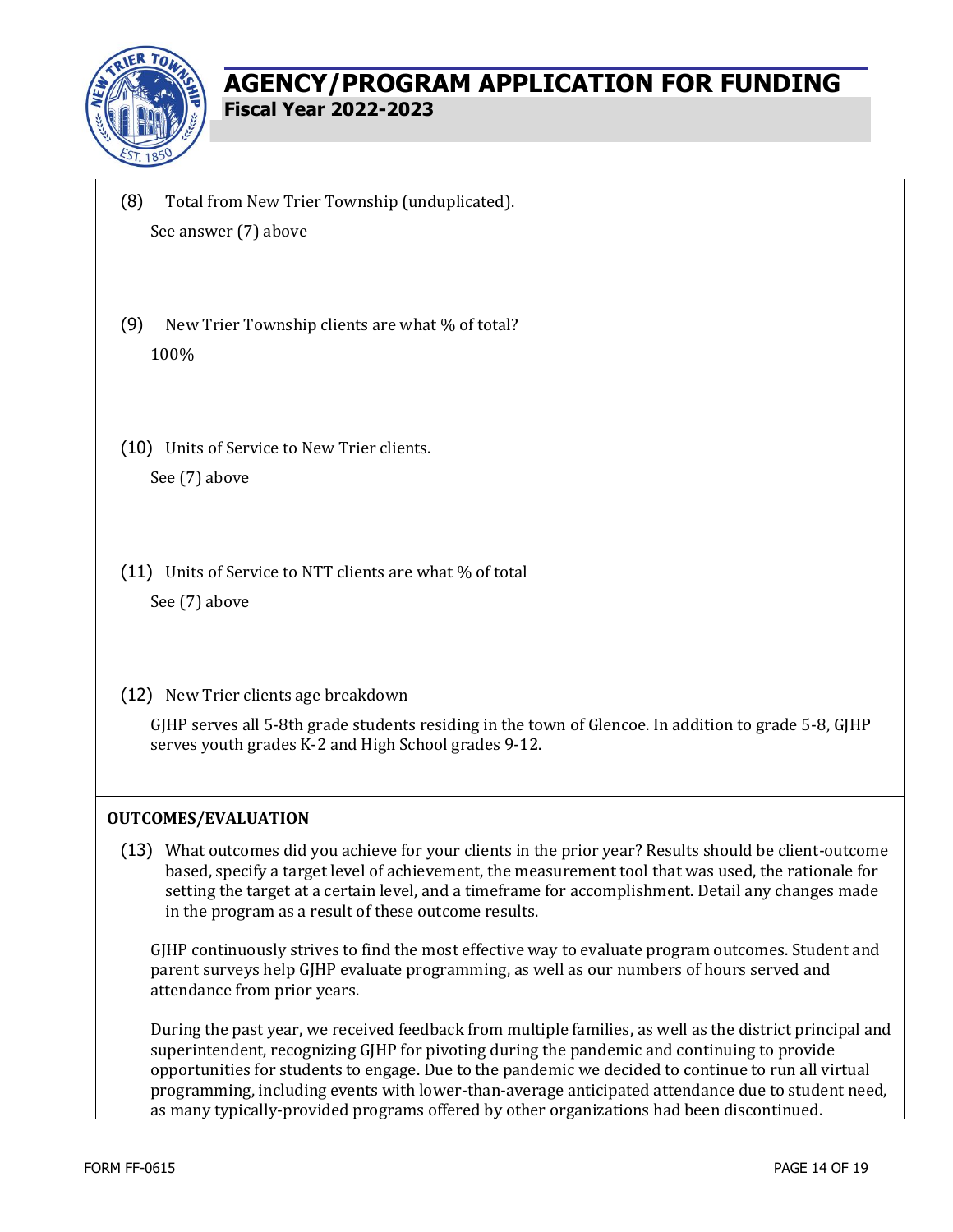

(14) What results are you committed to achieving in the present year? (If outcomes are the same as above, simply state that we hope to improve upon the past year's results)

Our intent in the present year is to reengage our Performing Arts programming, grow our Student Advisory Board membership by 50%, and increase the number of civic engagement partnership programs by 50%. Additionally, we are expanding our Book Buddies program to run a Fall, Winter and Spring session, while engaging NTT high school age students as facilitators. Finally, we strive to increase engagement and participation across civic engagement programming. Through partnering with District 35 and enhanced communications, our goal is to engage every Central School student grade 5-8 in civic engagement. Additionally, we hope to increase our outreach in the Township by partnering with other organizations in Township in the areas of service and community events.

(15) Are there any other program effectiveness/evaluation measures you think are important, such as customer/client satisfaction surveys, quality of service measures, or other indicators? Please describe.

We believe that obtaining continuous feedback from our community is critical to our success as an organization. We are continuing to implement frequent surveys to assess student interest, and obtain feedback, routine follow up with our Senior Program Director, Student Advisory Board and Board following every event, reviewing our programming as a collective board, and implementing quarterly meetings with Glencoe's middle school principal and Glencoe's District 35 Superintendent.

#### **CHANGES/CHALLENGES**

(16) What changes or challenges (legal, socio-economic, demographic, financial, political or other) did the agency, program, and clients face in the prior year? How did you respond? What challenges or changes do you anticipate in the present year? (If changes/challenges were the same for all programs, do not repeat).

While the Covid pandemic presented significant challenge, GJHP was able to shift our face-to-face programming to virtual and/or online formats, which enabled us to continue to offer opportunities for middle school students to engage with their local and broader community. We re-designed 100% of our existing programming, offering new programs to replace events canceled due to the pandemic. Traditional programs were replaced with modified programs, such as the Halloween Hoopla dance, was replaced with a socially distanced outdoor Halloween themed scavenger hunt. And a visit to Orphans of the Storm, was replaced with a live-virtual tour of Stardust Animal Sanctuary.

The level of planning and implementation required to continue to meet our mission throughout the pandemic was a tremendous effort. This helped us realize that our organization would greatly benefit from more experienced, seasoned Program Director's expertise. Additionally, one of our Program Directors had left the organization in 2020 to pursue a Masters' degree in Colorado. As a result, we decided to replace our existing staff with a more senior professional, who possesses the skillset, experience, and competence to define and implement new programming, while forging and building stronger relationships with partner organizations across throughout the Township– critical to enable growth and increased engagement. We also recognized the need for professional communications support. Thus, we engaged a professional communications practitioner, to revise and update our website, making the site more interactive, implement consistent feedback channels, reinvent monthly newsletters, target communication, and re-launch social media. Our goal was to better reach our target audience, in order to increase participation and engagement.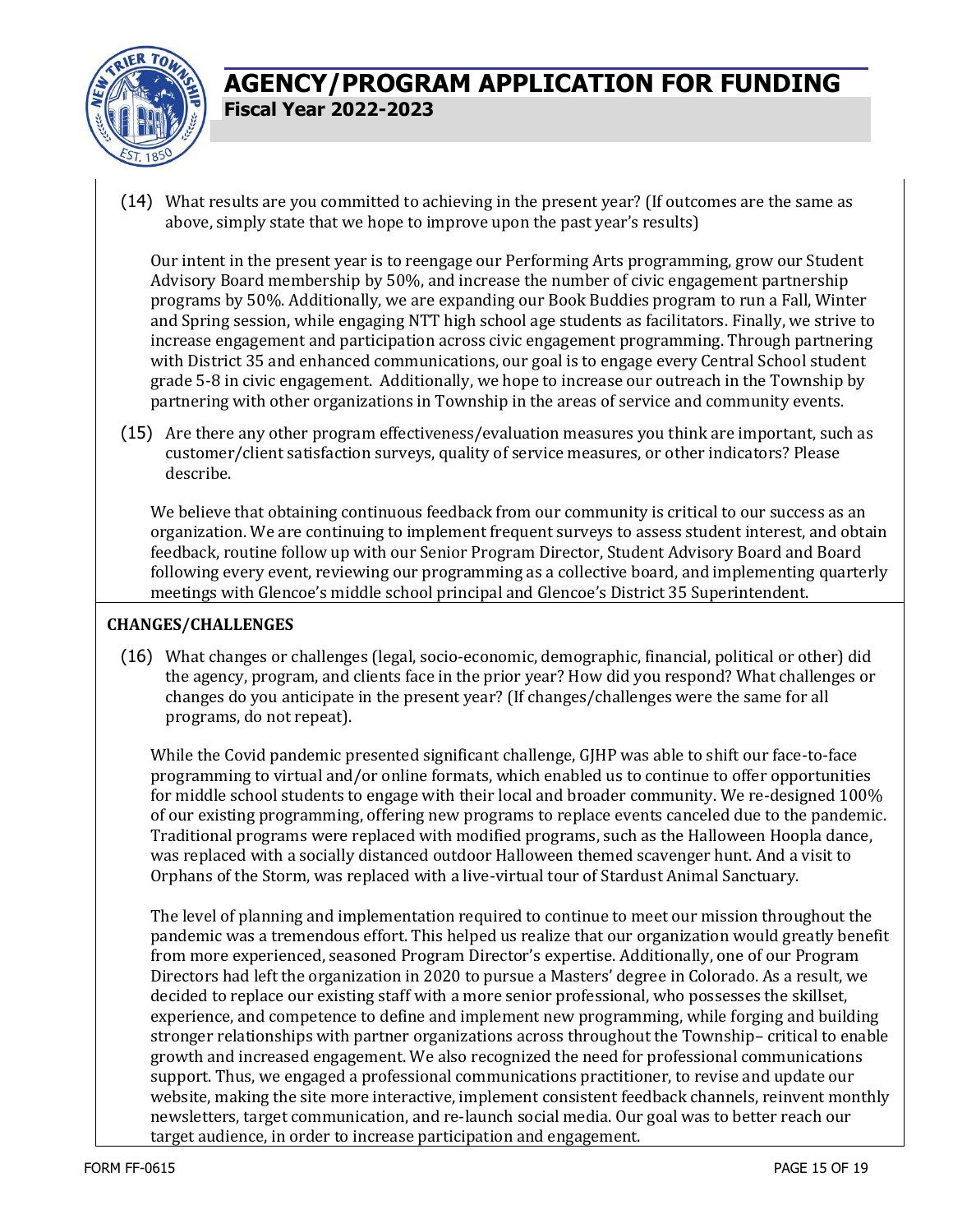

One final challenge encountered during the past 2020-21 year, was a dramatic decrease in funding. Many individual contributors decided not to donate during the pandemic. Additionally, our Performing Arts programs, which historically has generated substantial income for GJHP were canceled due to the pandemic. To address this challenge, GJHP created *The Quarantine Cookbook*, a hard-cover, color, coffee-table book designed to celebrate our community and raise funds. More than 25 local (NTT) restaurants contributed signature recipes, which were spotlighted in the book. The book also featured advertisements for local businesses, and family tributes, featuring graduating 8<sup>th</sup> grade students, many of whom provided insight to what they had learned through the pandemic. Books were sold to the community, and GJHP raised approximately \$10,000 from this effort.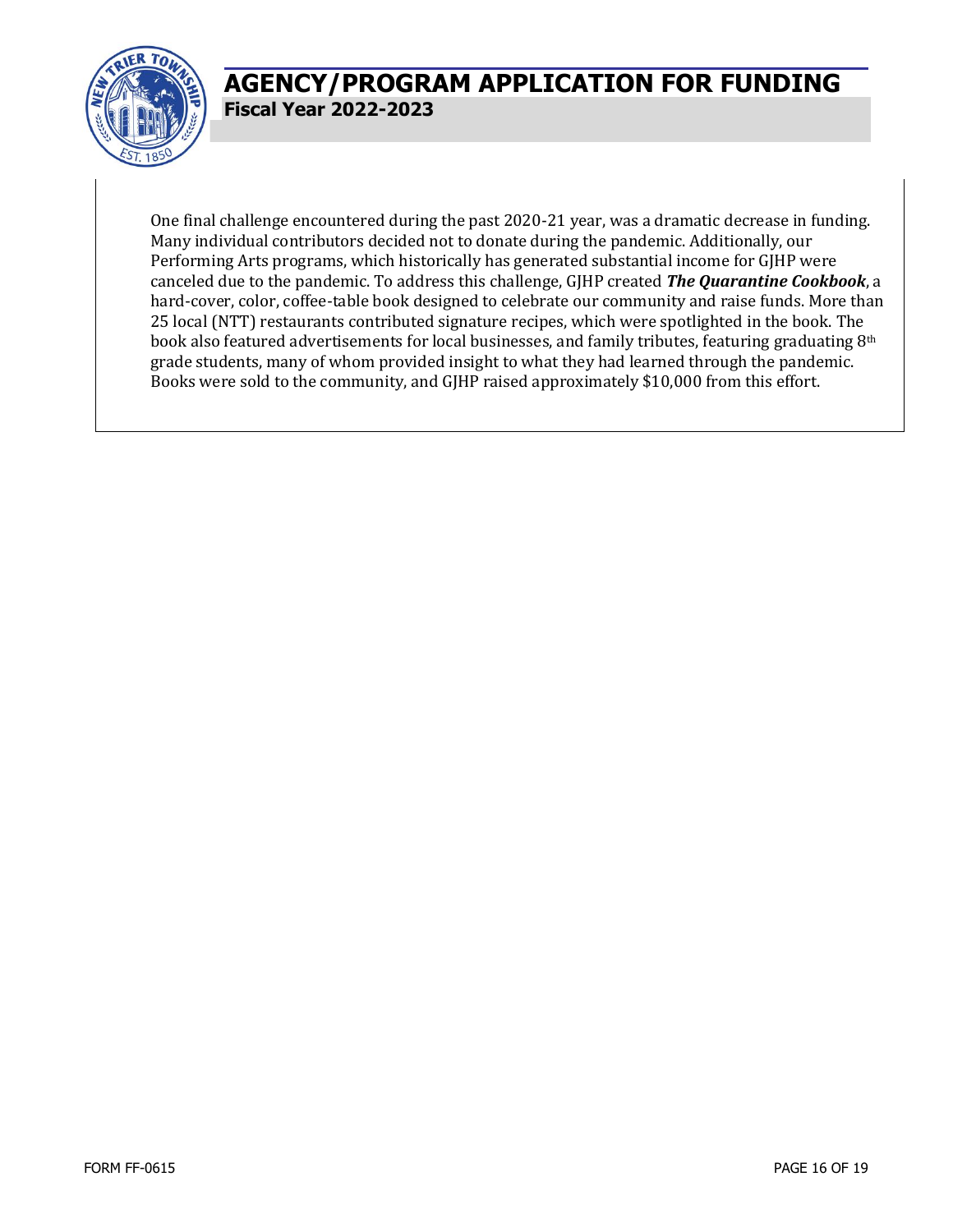

### **RECOMMENDATION RESPONSES**

(17) How did you respond to the recommendations made by New Trier Township, if any? Please describe in detail. (These are contained in the funding letter you received in June).

NTT recommended GJHP enhance partnership with other NTT Youth Services organizations, particularly GYS. Additionally, NTT recommended we broaden our focus to engage youth across all NTT communities.

To address these recommendations, we have proactively reached out to GYS to discuss partnership opportunities, and we have scheduled monthly SNAP dinner events, as well as a collaboration for multiple service drive/events. Additionally, we have proactively reached out to multiple Youth Service organizations in the New Trier Township (including Winnetka Youth Organization, YMCA, and more), and we are planning collaboration events and programs across the township. We are in process of building a relationship with New Trier High School, and we have expanded programs to include components to engage high school age (9-12) students as facilitators, leaders, and coaches. We are planning to engage multiple high school age facilitators/leaders in performing arts, civic engagement, and social/community events, and we have already begun recruiting high school age students to serve as Book Buddies facilitators, and chaperones for multiple fall events. We intend to leverage this approach throughout the school year.

Finally, GJHP is exploring opportunities to partner with WYO, as well as NTT middle school districts to engage students in collaborative social/civic programs.

### **RESOURCES/BUDGET**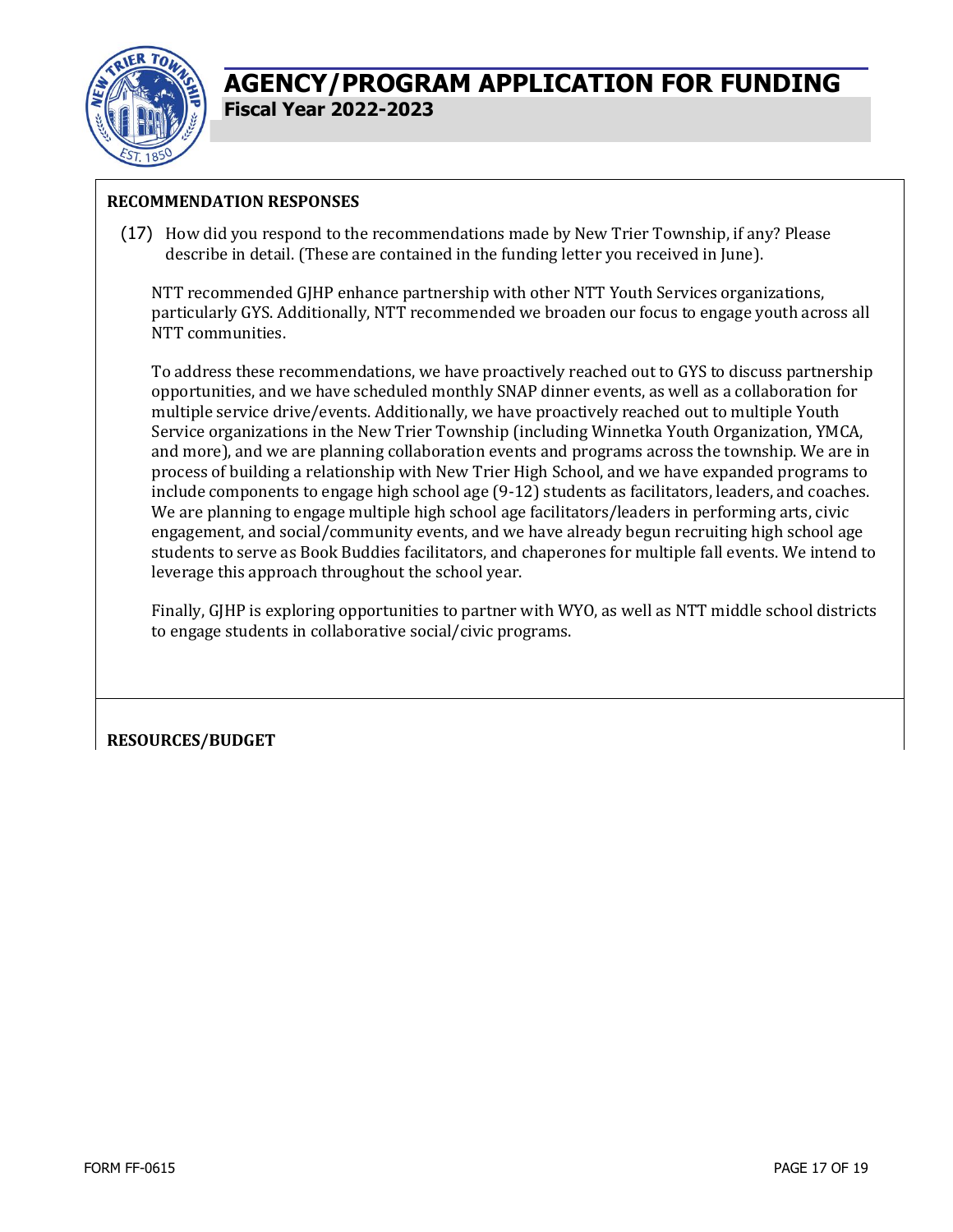

(18) What non-financial resources are required to deliver this service? Specify staffing/volunteer requirements, budgetary needs and other resources, inputs, and/or community partners that are needed for this program. If the Township is unable to fund this program at the desired level, what will the impact be on services? Describe how your program will or will not continue without investment by the Township. Complete the attached budget forms. Were any cost reduction measures implemented in the prior year? If there is a sliding fee scale for this program, please attach it and indicate how many clients paid each fee level.

The Senior Program Director, and Communications Consultant are critical resources for GJHP's ability to deliver GJHP services. The Senior Program Director is not only the foundation of the organization, responsible for developing and implementing programming, but also oversees high school age facilitators/coaches, and leads the Student Advisory Board. Our Communications Consultant is a critical resource required to implement all communication and create awareness of GJHP programming and engagement opportunities.

If the Township is unable to fund this program at the desired level, GJHP would require additional funding to meet payroll expense for these two positions, which drive 100% of our civic and social/community programming. Without funding from the Township, GJHP would be required to find additional funding, which could impact our mission and directive.

(19) If your program or agency budget request represents an increase from last year, please explain the reason for the change and what the increase will be used for.

N/A